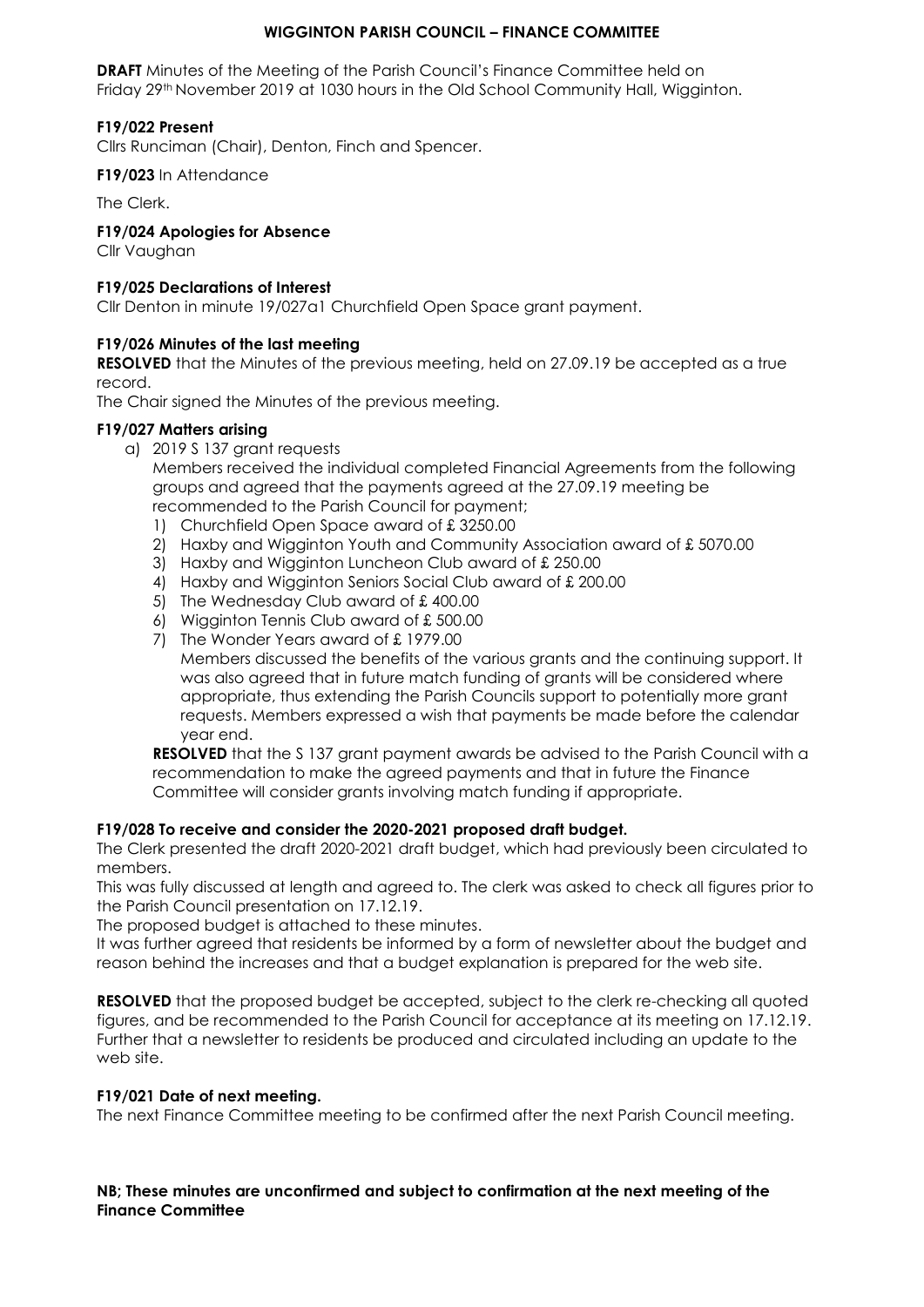# **WIGGINTON PARISH COUNCIL**

### **BUDGET PROPOSALS FOR 2020-2021**



*Working for Wigginton*

## **Financial Overview 2019-2020**

The Parish Council is currently in a reasonably financial position, although they will be less at year end than at the same time last year. Our finances are divided between the HSBC Bank (2 accounts the high interest account is now being run down and will be closed) and the Skipton Building Society. We also have a small number of shares in Lloyds Bank (of little value).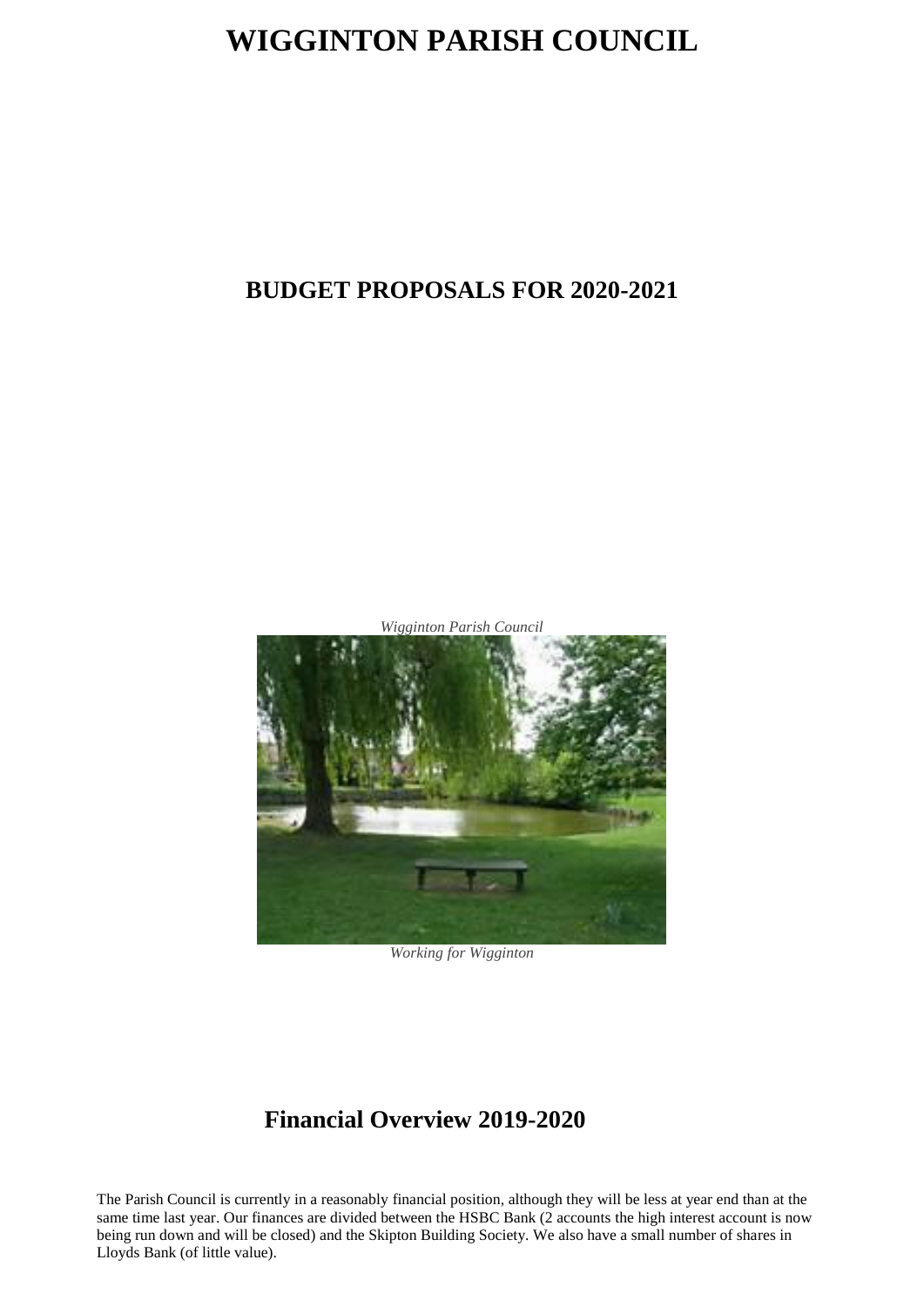| Banking:- NOTE TO BE ADJUSTED END OCTOBER 19            |              |         |
|---------------------------------------------------------|--------------|---------|
| HSBC High Interest Account at 31.10.19                  |              | £ 3498  |
| HSCBC Current Account at 31.10.19                       |              | £ 26280 |
| at 31.10.19<br>Total                                    | £ 29778      |         |
| Less anticipated expenditure to $11/19$ to $03/20*$     | $-£31920$    |         |
| Add anticipated income to $11/19$ to $03/20**$          | £ 5500       |         |
| Anticipated year-end total 03/20                        | £ 3358       | 3358    |
| <b>Add Skipton Building Society at 31.10.19</b>         | £ 44649      | 44649   |
| Anticipated total of all total of all at year end 03/20 | £48007       | 48007   |
| Less reserves                                           |              |         |
| S 106 Village Garth                                     | $\mathbf{f}$ | 2616    |
| S 106 Mill Lane                                         | £ 9863       |         |
| Gratuity                                                | £ 3480       |         |
| 50% of precept as a reserve                             |              | £ 27817 |
| <b>Total of reserves</b>                                | $-$ £ 42803  | - 42803 |
| Total unreserve available at year end                   |              | 5204    |

| *Anticipated expenditure     |       |      |
|------------------------------|-------|------|
| Salary/NI/Paye               | 6500  |      |
| Ground works/trees/Christmas | 6200  |      |
| Administration/CAY           |       | 4220 |
| <b>Grants</b>                | 15000 |      |
| <b>Total</b>                 | 31920 |      |
| ** Anticipated income        |       |      |
| Double taxation              | 4400  |      |
| Bank/Building Socy. Interest |       | 350  |
| Rents                        |       | 110  |
| Old School                   |       | 640  |
| <b>Total</b>                 |       |      |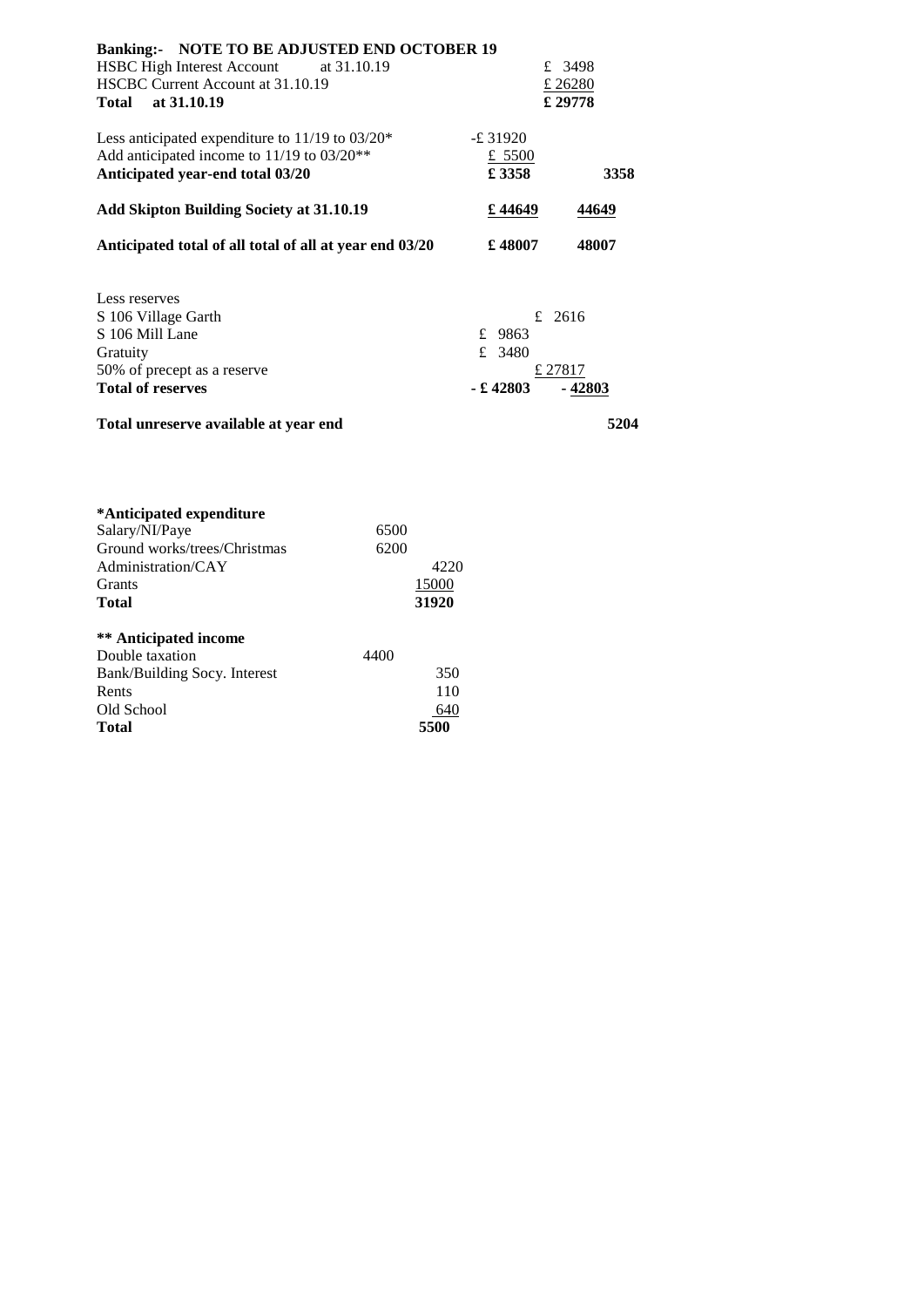## **INCOME**

|                                     | 2019-2020 | 2020-2021       | <b>AGREED</b> |
|-------------------------------------|-----------|-----------------|---------------|
|                                     |           | <b>PROPOSED</b> | <b>AMOUNT</b> |
|                                     | £         | £               |               |
| 1.PRECEPT                           | 54583     | 67554           |               |
| Precept increase over 2019/20       |           | 23.75%          |               |
| 2. S.106 RECEIPTS                   |           |                 |               |
| 3. DOUBLE TAXATION CofY             | 4393      | 4750            |               |
| <b>4. ALLOTMENTS</b>                | 600       | 780             |               |
| 5. OLD SCHOOL                       | 1000      | 800             |               |
| <b>6. BANK INTEREST/SHARES</b>      | 300       | 300             |               |
| <b>7. RENT RECEIPTS</b>             | 108       | 110             |               |
| Total income other than the precept | 6401      | 6740            |               |
|                                     |           |                 |               |
|                                     | 60984     | 72294           |               |
| Income Increase over 2019/20        |           | 18.6%           |               |
|                                     |           |                 |               |

#### NOTES IN RESPECT OF INCOME:

- 1. The precept is the amount of funding received from City of York Council and the amount is calculated by expenditure less other income. The total Precept is currently made up of 2 elements a) precept and b) council grant payment. The 2020-2021 draft precept proposal shows a 23.75% increase over 2019-2020. The total income shows a 18.6% increase.
- 2. There are no outstanding S 106 monies owed to the Parish Council
- 3. Double Taxation We will be seeking further assistance due to the additional ground works we are now carrying out on behalf of the community.
- 4. Allotments Income has risen to its current level and there are no current plans for any further rent increase. Over recent years there has been considerable investment on the allotments. A rent review was carried out in 2019-20 for implementing in 2020-21, further reviews will be carried out every two years. It should be noted that the Parish Council has agreed that an equivalent amount to the allotment rent will be transferred annually to the Poor and Towns Land Charity.
- 5. Old School This represents a repayment from the O.S. for the Clerk's time. The level charged  $\pounds$  200.00 per quarter to reflect the clerks time spent on Old School matters. This is in fact now reducing and the budget reflects this.
- 6. Bank Interest/Shares Interest from HSBC remains derisory (as are the returns from our Lloyds Bank shares). The interest received from the Skipton Building Society account is substantially more than the banks or shares.
- 7. Rent is received from WSPFA, Churchfield Open Space Committee, The Old School and Northern Power Grid. Whilst these are not variable it is anticipated that the re will be a small increase in the rent received from WSPFA now that the new 2019 lease has been initiated.

**NOTE:** The draft precept amount shown is a guide based on the figures indicated in the report. Many costs (detailed in Expenditure below) are in essence non-negotiable particularly with administration.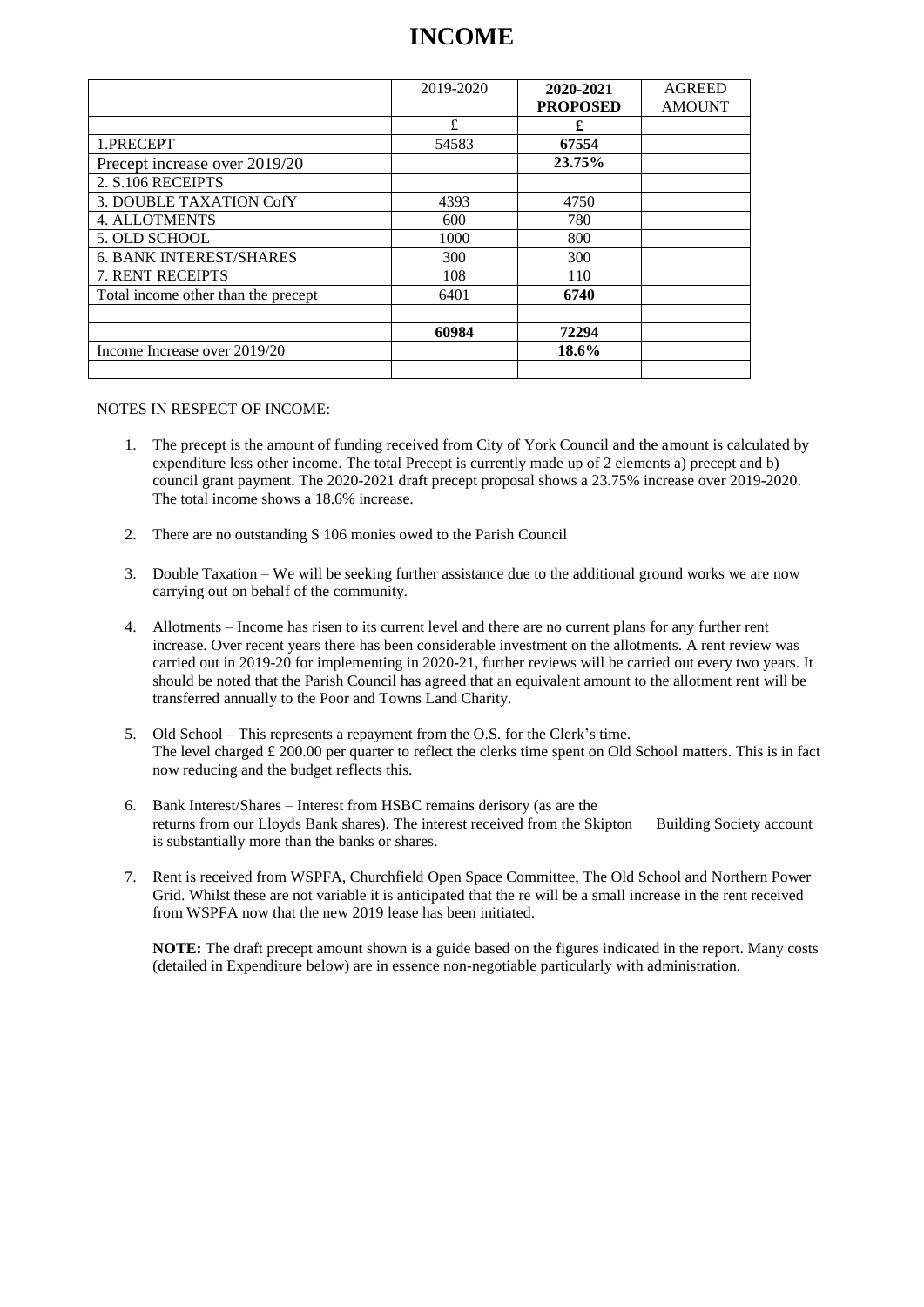# **EXPENDITURE**

|                                                | 2019-2020        | 2020-2021        | <b>AGREED</b> |
|------------------------------------------------|------------------|------------------|---------------|
|                                                |                  | <b>PROPOSED</b>  | <b>AMOUNT</b> |
| <b>ADMINISTRATION</b>                          | $\pounds$        | £                |               |
| 1. Audit Fees                                  | 1400             | 1450             |               |
| 2. Insurance Fees                              | 1520             | 1850             |               |
| 3. Room Hire                                   | 500              | 500              |               |
| 4.Postage                                      | 100              | 100              |               |
| 5.Rent                                         | 20               | 20               |               |
| 6.Salary/PAYE                                  | 14190            | 15044            |               |
| 7.NI<br>(NI Only applies to WPC)               | 750              | 875              |               |
| (This is in place of a pension)<br>8. Gratuity | 3480             | 3500             |               |
| 9. Stationery                                  | 350              | 350              |               |
| 10.Subscriptions                               | 1000             | 1400             |               |
| 11.PC Equipment/Telephone/Internet             | 1000             | 1125             |               |
| 12. Web Site Maintenance                       | 500              | 525              |               |
| 13.Travel/Training                             | 100              | 100              |               |
| TOTAL OF ADMMINISTRATION                       | 24910            | 26839            |               |
| <b>GROUND MAINTENANCE</b>                      |                  |                  |               |
| 14. Christmas Festivities and Band             | 600              | 750              |               |
| 15. Flowers, etc                               | 800              | 800              |               |
| 16.Pond                                        | 400              | 400              |               |
| 17. Grass Cutting                              | 9600             | 10950            |               |
| 18.Hedge Cutting                               | 2000             | 2500             |               |
| 19. Tree survey                                | $\boldsymbol{0}$ | $\boldsymbol{0}$ |               |
| 20.Tree Care                                   | 2750             | 3000             |               |
| 21. Other ground maintenance including drains, | 2000             | 3000             |               |
| snickets, gardens and grass edging             |                  |                  |               |
| TOTAL OF GROUND MAINTENANCE                    | 18150            | 23900            |               |
| <b>OTHERS</b>                                  |                  |                  |               |
| 22.Remembrance                                 | 75               | 75               |               |
| 23. Defibrillator/maintenance                  | $\overline{50}$  | 50               |               |
| 24. Citizens Advice                            | 5500             | 6000             |               |
| 25. Neighbourhood Plan                         | 1000             | 1000             |               |
| 26a. Poor and Towns Land Charity               |                  | 780              |               |
| 26b.Pond and OS Roof developments              |                  | 2000             |               |
| <b>TOTAL OF OTHERS</b>                         | 6625             | 9905             |               |
| <b>GRANTS S.137/Donations</b>                  |                  |                  |               |
| 27a.The Old School                             | $\boldsymbol{0}$ | $\boldsymbol{0}$ |               |
| 27b.Churchfield Open Space Committee           | 3250             | 3250             |               |
| 27c.Oaken Grove/Wigginton specific             | 1600             | 1900             |               |
| 27c.Other Support Grants(incl.Oaken Grove)     | 7500             | 8500             |               |
| TOTAL OF GRANTS AND DONATIONS                  | 12350            | 13650            |               |
|                                                |                  |                  |               |
| TOTAL OF ALL EXPENDITURE                       | 62035            | 74294            |               |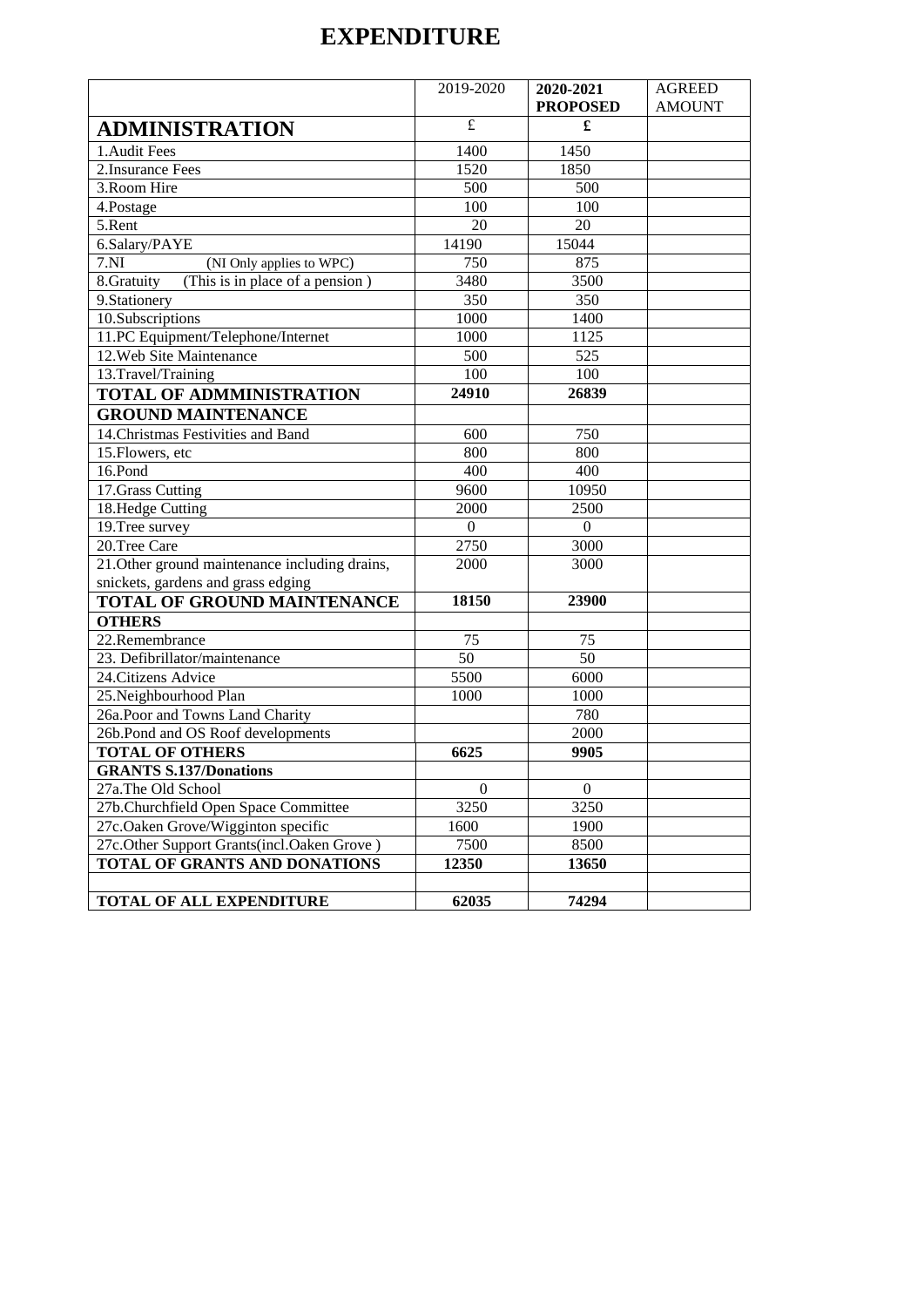### **NOTES IN RESPECT OF EXPENDITURE**

The draft 2020-2021 expenditure is anticipated to be 19.7% higher than for 20219-2020, based on the proposals below, this primarily arises due to a decrease in Other costs, although the administration costs have risen due primarily to reflect salary increases. There are also minor increases in gratuity and web maintenance which includes for a web site upgrade.

- 1. Audit Fees: to Yorkshire Internal Audit Services and PKF Littlejohn LLP. Fees are anticipated to rise by approximately 10%.
- 2. Insurance: The 2019-20 budgeted amount was slightly under-estimated for WPC, Old School and Churchfields Open Spaces. The current contract was renewed for three years in June 2019 and increased to its new level to cover increased risks at Churchfield and due to accident claims. Our cover costs are likely to rise by approximately 12%.
- 3. Room Hire: Costs of Old School Room Hire for WPC Meetings.
- 4. Postage: Monthly cheque payments, correspondence, etc.
- 5. Rent: Payable to City of York Council for land leases in Windsor Drive and Westfield Grove.
- 6. Salary: The NALC salary grades were increased for 2019-20 after the 2019-20 budget was set so an increase occurred which was not previously budgeted for. The clerk's salary grade will be Scale SCP 27 with effect from  $1<sup>st</sup>$  April 2020. Increased cost of approximately 6% are due.
- 7. NI: PAYE is from the salary element and NI is a direct payment by WPC.
- 8. Gratuity: Annual reserve sum payable to the Clerk on retirement in lieu of pension. The gratuity increases annually due to increased Lower Earnings Limit (NI) and years of service. (Currently the 2019-20 LEL is £116.00 x 3.75% x the no. of years service. The LEL increases annually along with service however the 2020-21 LEL is not yet known and is therefore estimated.)
- 9. Stationery: Items for day to day office administration.
- 10. Subscriptions: YLCA, SLCC and Data protection membership annual payments.
- 11. PC/Telephone/Internet: Cartridges, telephone, internet payments. The Parish Council now has an allinclusive telephone/broadband which will include free calls monthly invoiced plan. Anticipated costs will increase by approximately 14%.
- 12. Web: Annual fees for maintenance and support.
- 13. Travel/Training: Travel payment include any mileage, car parking etc.
- 15. Christmas Festivities: Trees for Old School, School and Village, lights and electrics and band for Carol Event. Generally speaking, refreshments have been provided by local sponsors. It is becoming more and more difficult with the placing and lighting of the Christmas tree and therefore members agreed that a contractor should be engaged to assist from 2019-2020. Due to increased assistance there is a likely 17.5% cost increase.
- 16. Flowers: Planting out in village in Spring and Autumn. Planting is carried out in house but may in the future be another project that may need outsourcing.
- 17. Day to day maintenance is minimal at the pond. Significant work will become necessary in the future although planned works has been deferred from 2018-19. Costs for this work will be taken from reserves following a tender process however as they will be significant funds need to be budgeted for to increase reserves this is also the case with regards to the Old School roof which in due course will need replacing. Members need to seriously consider these items in order that the funds are available at the time they are required in the future. (see also 26a/26b).
- 18. Grass Cutting: Final year of Andrew Hill's contract (tendering required in 2020-21 no further extension of the contract is planned). Revised tender documents were circulated to 5 local contractors in October 2019 for return on 01.12.19. Therefore, the budgeted figure may need to be corrected before the budget is presented to the Parish Councils December 2019 meeting. Additionally, verge edging has again been included. It is anticipated that costs will rise by approximately 11.4%
- 19. Hedge Cutting: This is contracted through a local contractor and has been a Spring and Autumn event. Hedge cutting through village, includes the church. Forgoing the winter cut avoids damage to grassed areas caused by the tractor equipment due to soft ground conditions. However, growth is then